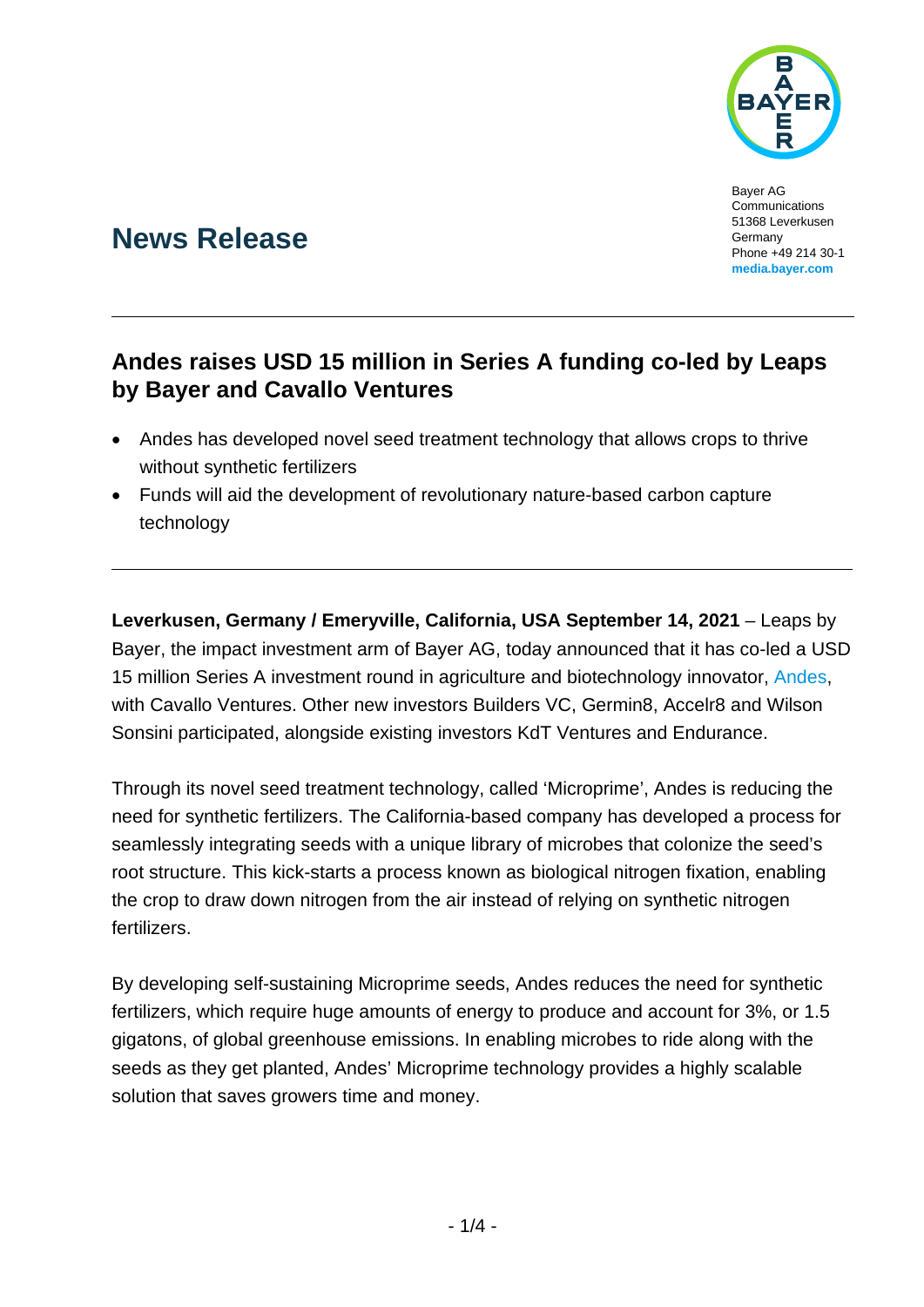The first generation of Microprime treated corn seeds will provide the equivalent of 30 to 50 lbs/acre of nitrogen through biological nitrogen fixation. The company is creating second generation microbes that target doubling the amount of nitrogen provided by the Microprime seeds.

Andes is also developing microbial strains for nature-based permanent carbon capture solutions to sequester and store  $CO<sub>2</sub>$  from the atmosphere into the soil. This initially focuses on capturing carbon via microbial-powered corn crops. If deployed successfully at scale, it could capture gigaton-levels of carbon from corn and other crops. With the world's total annual greenhouse gas emissions estimated to be 50 gigatons, nature-based carbon capture could make a sizeable contribution to global decarbonisation.

Agriculture currently consumes 50% of habitable land and 70% of the earth's fresh water. Andes and Leaps by Bayer are committed to better using these resources through more efficient and sustainable agricultural practices.

Dr. Jürgen Eckhardt, Head of Leaps by Bayer said: "We invest in paradigm-shifting advances that can radically reduce the environmental impact of agriculture. Andes is an exceptional example of that: using novel seed technology to reduce the use of synthetic fertilizers and developing the next generation of agricultural carbon capture solutions. It's exciting that our funding will help the Andes team scale its current offering and explore the possibilities of truly world-changing technologies like carbon capture."

"We are well past the need for sustainable products and practices. We can only avoid an irreparable climate disaster through solutions that are highly scalable and reliable," Gonzalo Fuenzalida, Andes CEO, explained. "At Andes we are seamlessly integrating the power of microbes within seeds to dramatically cut the need for synthetic fertilizers. This investment will allow us to expand on this success, as well as expand our technology to utilize the millions of acres of agricultural land to capture and store carbon emissions."

Andes will use part of the funds to scale its self-sustaining, nitrogen-fixing seeds across the U.S. market and expand into South America. The balance of funding will be invested to advance further research and development into Andes' complementary nature-based permanent carbon capture technology.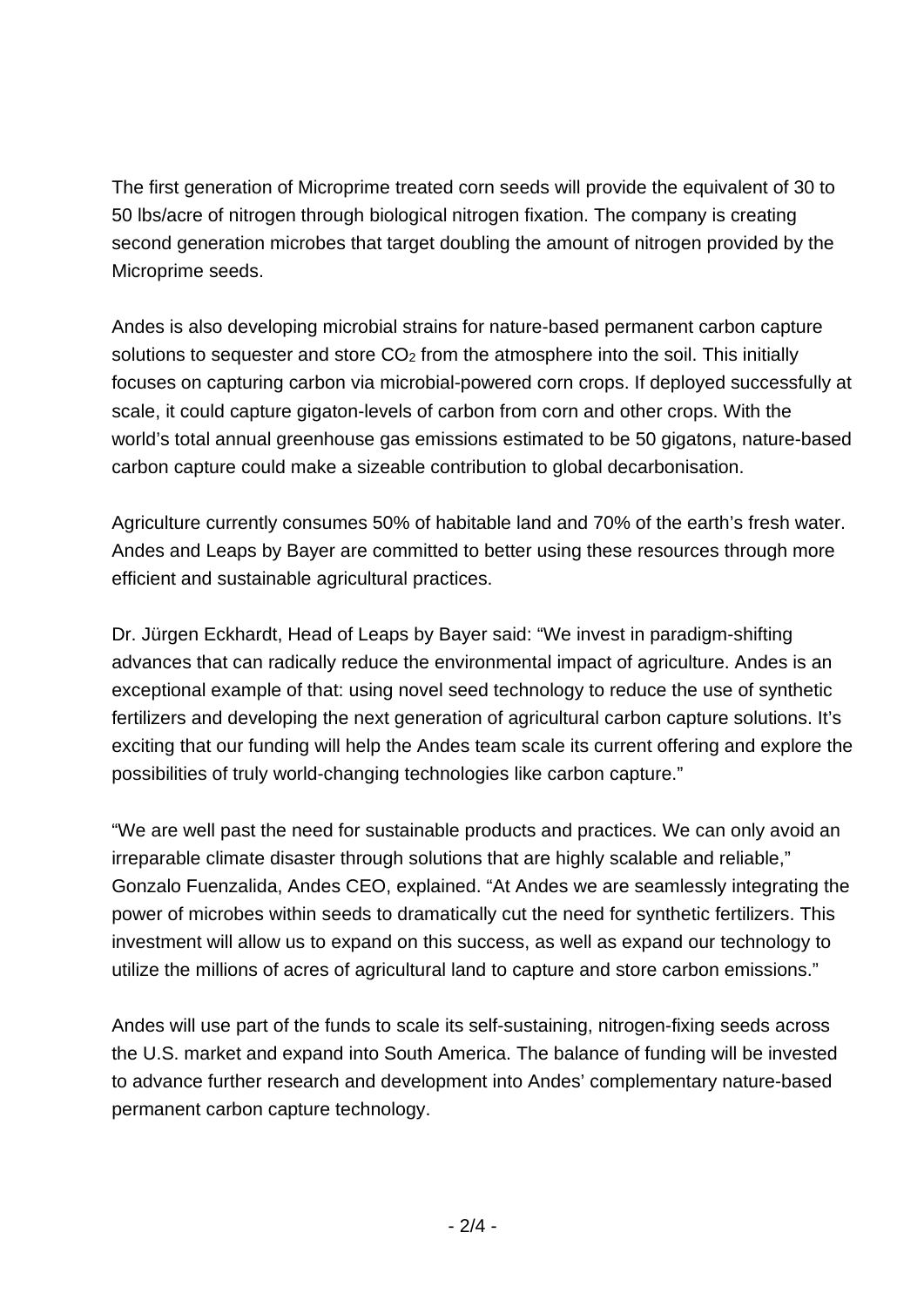### **About Bayer and Leaps by Bayer**

Bayer is a global enterprise with core competencies in the life science fields of health care and nutrition. Its products and services are designed to help people and planet thrive by supporting efforts to master the major challenges presented by a growing and aging global population. Bayer is committed to drive sustainable development and generate a positive impact with its businesses. At the same time, the Group aims to increase its earning power and create value through innovation and growth. The Bayer brand stands for trust, reliability and quality throughout the world. In fiscal 2020, the Group employed around 100,000 people and had sales of 41.4 billion euros. R&D expenses before special items amounted to 4.9 billion euros. For more information, go to [www.bayer.com.](https://www.bayer.com/)

Leaps by Bayer, a unit of Bayer AG, leads impact investments into solutions to some of today's biggest challenges in health and agriculture. The investment portfolio includes more than 40 companies. They are all working on potentially breakthrough technologies to overcome some specific challenges such as, e.g. Provide sustainable organ & tissue replacement, reducing the environmental impact of agriculture, preventing or curing cancer, and others. For more information, go to [leaps.bayer.com.](http://www.leaps.bayer.com/)

## **About Andes**

Andes is a biotechnology company founded in Emeryville, CA, in 2018. Andes develops biological solutions that enable positive action for fighting climate change. Andes empowers microbes by engineering them and has developed a process for seamlessly integrating microbes into the agriculture process.

Andes first generation of solutions focus on the agricultural industry. Through its novel microbial seed treatment technology called Microprime, Andes is reducing the need for synthetic fertilizers by enabling the seed to draw down nitrogen from the air. Andes is also developing microbes that thrive in plant roots and can create nature-based permanent carbon capture solutions to sequester and store CO2 from the atmosphere into the soil. Both solutions have the potential to reduce annual  $CO<sub>2</sub>$  emissions by the gigaton. For more information go to [www.andes.bio.](http://www.andes.bio/)

Bayer contact for media inquiries: **Alexander Hennig, +49 175 3089736** Email: [alexander.hennig@bayer.com](mailto:alexander.hennig@bayer.com)